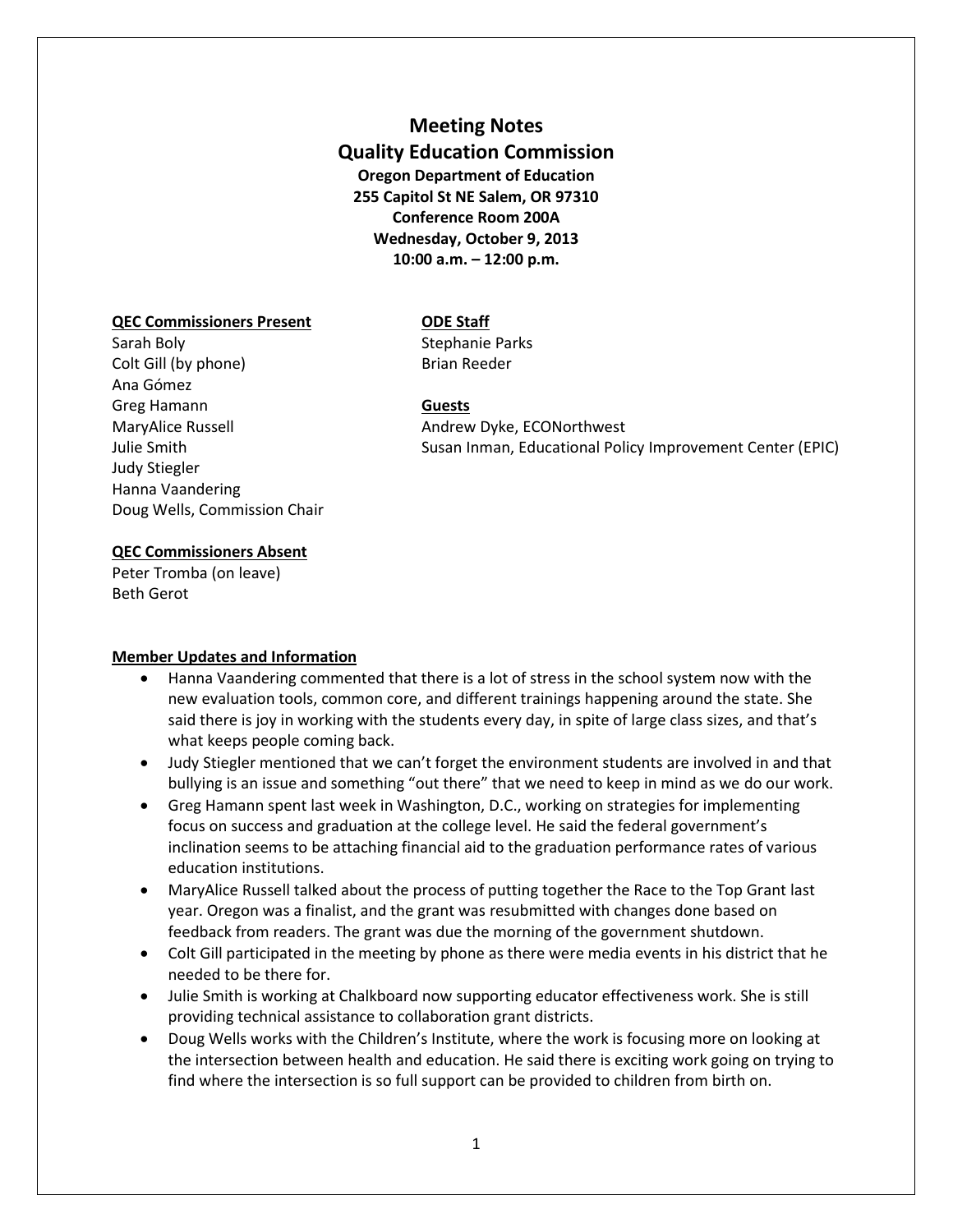#### **Best Practices Research Proposal Updates**

Sarah Boly discussed how we are about to bring experts on board to help assure that our research design is right. Susan Inman and Andrew Dyke, from EPIC and ECONorthwest respectively, were introduced and addressed questions around research that the commission is proposing. ECO Northwest has submitted a proposal for consideration. They will develop a statewide student model of postsecondary education and ultimately identify research pairs. There is high interest in involving EPIC (Educational Policy and Improvement Center) as well.

Sarah said that now is our opportunity to determine what needs to be done to prepare for the actual case studies that will occur in matched pair schools, and make certain that the Commission has appropriate input into conditions that would be accounted for when the regression analysis is done. The proposal should include consideration of income level, race, gender, level of ESL services, special education services, etc.

ECO would be developing a statewide model for postsecondary engagement, and use historical data available to develop predictions for every high school in Oregon to try and identify where schools are outperforming or underperforming relative to expectations, giving us something solid to start identifying best practices.

Susan Inman said that implementation of diagnostics puts the spotlight on instructional practices that might lead to postsecondary enrollment. She suggested that key indicators are in first generation college goers, who do not yet have the experience of a parent who has attended college.

There are some technical assistance pieces around this tool, which is complex because it is researchbased. It is the least intrusive, but schools will have to engage in an online survey process. Data can be disaggregated, and indicators that are leading to students and moving them into postsecondary enrollment can be identified. We want to have information that is usable and actionable. Solutions can be implemented across the state once indicators are identified.

Susan went on to say that this is a step-by-step process, and the idea is to look at statewide data and narrow it down and focus on schools where there are likely to be lessons learned. The purpose is to help us identify those areas where we can actually make a difference. With a statewide look, we can figure out where things are going well and where they may be off track. Research-based instruments can be applied to look at what is happening in schools and highlight areas that have been shown to lead to a college going culture.

There was some discussion regarding the role of counselors, which Susan said is a piece of the puzzle, and a solid research design will give us information we need to spotlight college and career ready systems. We need to make certain instructional practices are the best they can be; this information will be very valuable to make the best of what we have.

Sarah Boly commented that ultimately we assume that counselors will emerge from this research as being important; we need case studies because we need to get reliable information. We need observational data; we need to take a look at what is actually happening on the ground with counselors who are making a difference. Our hope is that we can quantify and put a dollar figure on the number of counselors, training needed, other resources needed, and work all this into the model.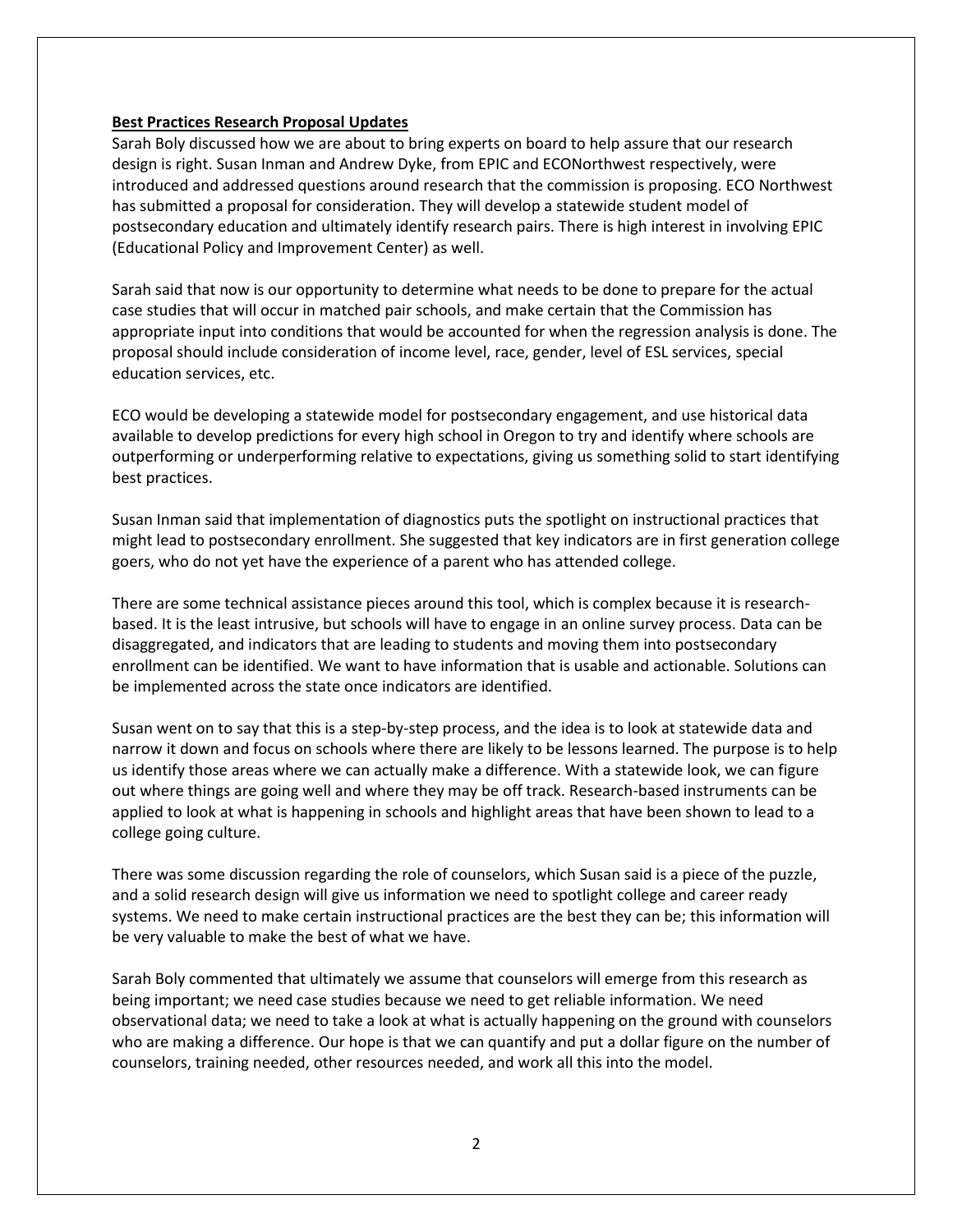Brian Reeder suggested that it is time to discuss specifics of how counselors help students and how they impact student successes.

Ana Gomez mentioned that we need to understand the necessities in different regions as there are different conversations in different regions. She invited Commission members to become involved in panel work around the state.

Greg Hamann said he was supportive of doing this work. He said research helps us know what things will truly make a difference, and that at the community college level they emphasize advising, but don't really know what kind of advising makes a difference. He indicated there is a need to be able to disaggregate according to population, and to know what works. Right now, intelligent guesses are being made, because it can't wait, but any research to help focus resources in areas of greatest impact is important.

Sarah Boly wants to attach a dollar figure to that, and would like to set forward a short, powerful, substantiated list with actionable recommendations. It is important to keep in mind that this is information gathering, not program evaluating. The purpose is to identify hot spots and find out what is actually happening in schools to inform best practices.

Julie Smith indicated that in theory it is understood that we need to focus on Oregon, but asked if there wasn't value in looking outside of Oregon at regions with similar demographics. What outcomes are they having? She said we need to be able to come up with best practices for different geographic/ political areas in Oregon, and do our best to bridge without creating a divide.

Greg Harmann said that it is the nuances we find in Oregon that we need to look at. He spends a lot of time talking with others in the country at the community college level, and agrees there is a lot to be learned. He said we have to be careful not to become myopic, however.

Sarah said we can conduct our own research in Oregon but can't elsewhere. We should include a statement to that effect in the document, indicating what kind of involvement we want. She said whoever is contracted to conduct this work will help guide the Commission through this. There are a world of resources available once we launch the project as diagnostics have been done nationwide.

Doug Wells made a motion to have the QEC give the Oregon Department of Education a green light to find a vendor to do this work, affirming that we want ODE to move forward with the contracting process. All present voted in favor. The motion passed.

## **Foundational Information on Equity Lens**

Discussion took place regarding the Equity Lens document. Hanna Vaandering voiced concern about the equity stance not addressing the poverty issue in Oregon. Julie Smith responded that the issue of poverty is mentioned in the document as a descriptor in grouping for two growing disparities and that discussions have been focused on the socio-economic aspect of this as well as populations of color. Maryalice Russell said that her district has closed the achievement gap with subpopulations, and their biggest challenge is poverty. She agreed that it is important to include in the document.

Doug Wells moved that the Quality Education Commission's *Equity Stance* document be approved, with the understanding of elevating focus on the poverty aspect of it. All voted in favor. The motion passed.